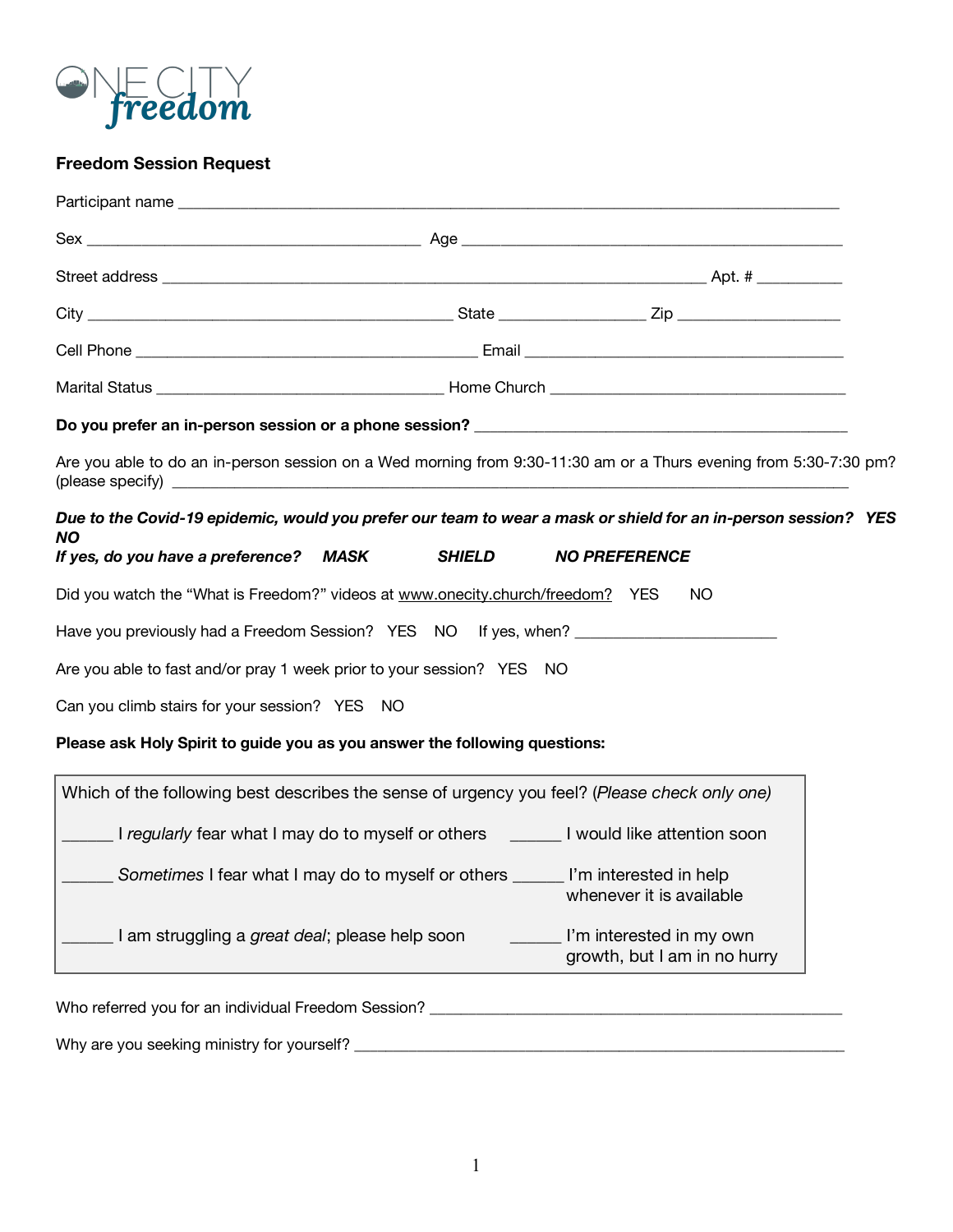

What are your expectations and desires for receiving ministry?

Administrative Use Only: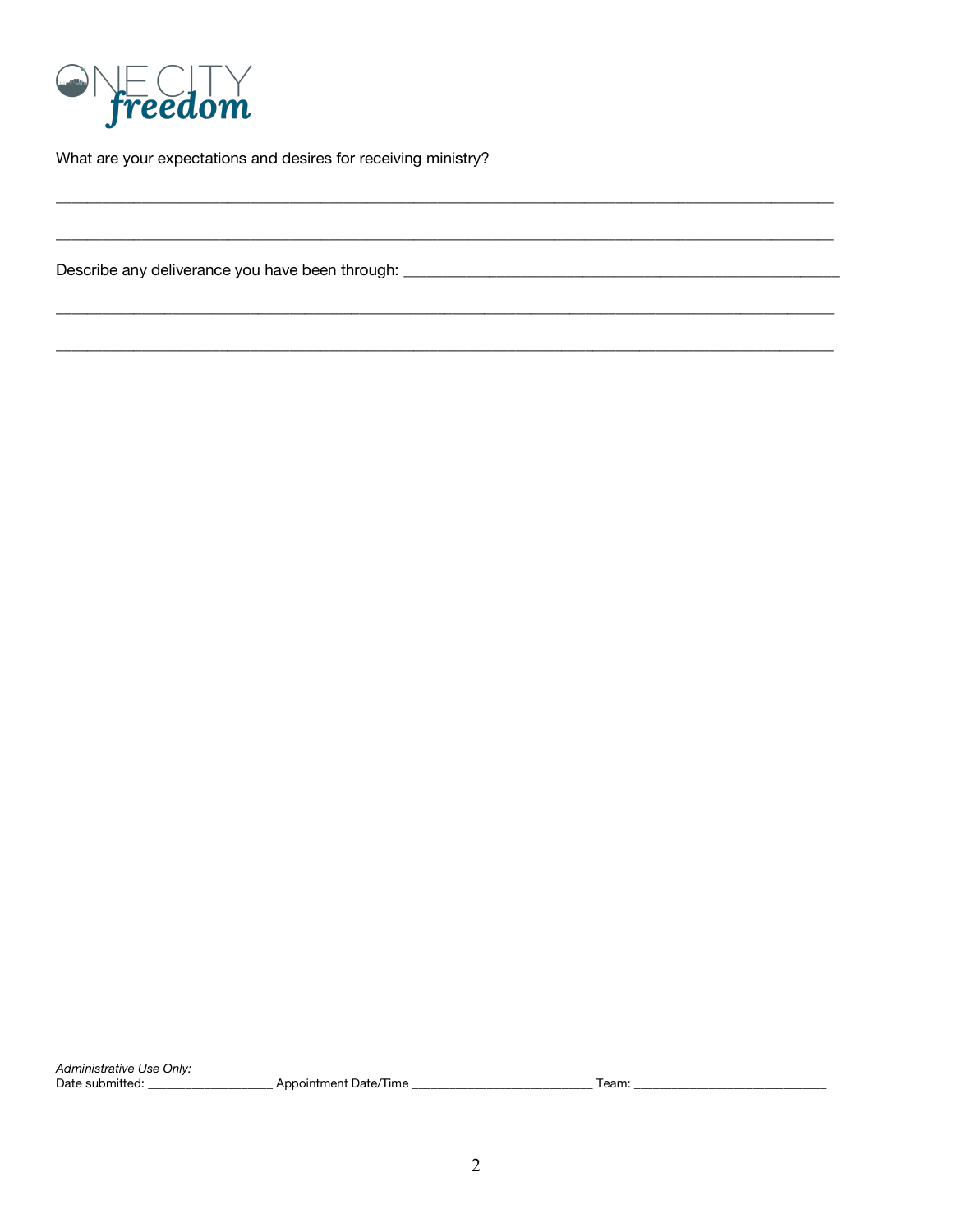

# **Counseling/Prayer Ministry Agreement**

| Name:             | <b>Phone:</b> |
|-------------------|---------------|
| Address:          |               |
| City, State, Zip: |               |

**Consideration for being permitted to participate in voluntary pastoral and biblical counseling, herein referred to as "counseling," and prayer ministry, herein referred to as "prayer ministry," the undersigned,**

#### **\_\_\_\_\_\_\_\_\_\_\_\_\_\_\_\_\_\_\_\_\_\_\_\_\_\_\_\_\_\_\_\_\_\_\_\_\_\_\_\_\_\_\_\_\_\_\_\_\_\_\_\_\_, herein referred to as "participant," agrees as follows:**

- 1. This is a church-based ministry of One City Church providing counseling and/or prayer ministry to individual and group settings. Our counseling/prayer ministry is done by pastoral staff and lay-ministers, herein referred to as "ministers." Most of these individuals are not licensed as professional counselors, social workers, or psychologists, however, those who are will only function in a pastoral role performing religious, biblical counseling or prayer ministry and not secular or psychological counseling. If it becomes apparent that secular or psychological counseling may better address the participant's needs, the minster will immediately initiate a referral to a licensed professional minister, social worker, or psychologist.
- 2. Under all circumstances, sexual contact between a participant and minister is prohibited. If any minister suggests or attempts sexual advances, the participant shall terminate the session immediately and report the incident to the Director of Freedom Ministries, Lead Pastor or any other elder not involved.
- 3. Under normal circumstances, your minister will use their good faith efforts to keep your discussions in confidence. However, you should be aware there are some situations in which your minister may be required by law to report information to the proper authorities without your permission or knowledge. These situations include but may not be limited to: a participant's intent of harm to self or others, involvement in a felony, suicidal intentions, and/or reasonable evidence of child or elder abuse/neglect. Your minister may also disclose information in response to a subpoena issued by a court of law. Additionally, if you occupy a leadership or ministry position, your minister or the Freedom Ministries Director may also disclose information to the person in authority over you, in the event he or she deems it relevant to your fitness or ability to fulfill your position.
- 4. Officially recognized church staff and lay-personnel may also have limited access to your pastoral file. Any other person seeking access to your pastoral file may do so only with your written permission. However, One City Church cannot guarantee complete confidentiality with regard to the information received from you.
- 5. One City Church requires that parent(s) must be actively involved in any counseling and/or prayer ministry that is extended to a minor child as determined by the minister. At the direction of the minister, parent(s) will be required to make themselves accountable for active participation in counseling and/or prayer ministry offered by One City Church.
- 6. Participants with any concerns or questions about this agreement agree to raise them with their minister at the earliest possible time.
- 7. This agreement, herein referred to as the "ministry agreement," will govern all relations involved during the term of the counseling process and prayer ministry sessions. The Voluntary Release, Assumption of Risk, and Indemnity Agreement will be incorporated as part of this ministry agreement. It is agreed that any disputes or modifications to this ministry agreement will be determined directly between the individuals involved. If this ministry agreement is not satisfactory, then is is further agreed that disputes and disagreements will be taken to the One City Church Lead Pastor or Council of Elders for mediation. In the event that a satisfactory resolution is not achieved, then it is further agreed that a mutually acceptable third-party mediator will be utilized. If the mediation is unsuccessful, then the dispute shall be submitted to Christian arbitration. All expenses incurred will be the responsibility of the party bringing the dispute.

### *I have read the above ministry agreement, understand it, and agree to the terms herein written.*

Signature of Participant \_\_\_\_\_\_\_\_\_\_\_\_\_\_\_\_\_\_\_\_\_\_\_\_\_\_\_\_\_\_\_\_\_\_\_\_\_\_\_\_\_\_\_\_\_\_\_ Date \_\_\_\_\_\_\_\_\_\_\_\_\_\_\_\_\_\_\_\_\_\_\_\_\_\_\_\_\_\_\_\_\_